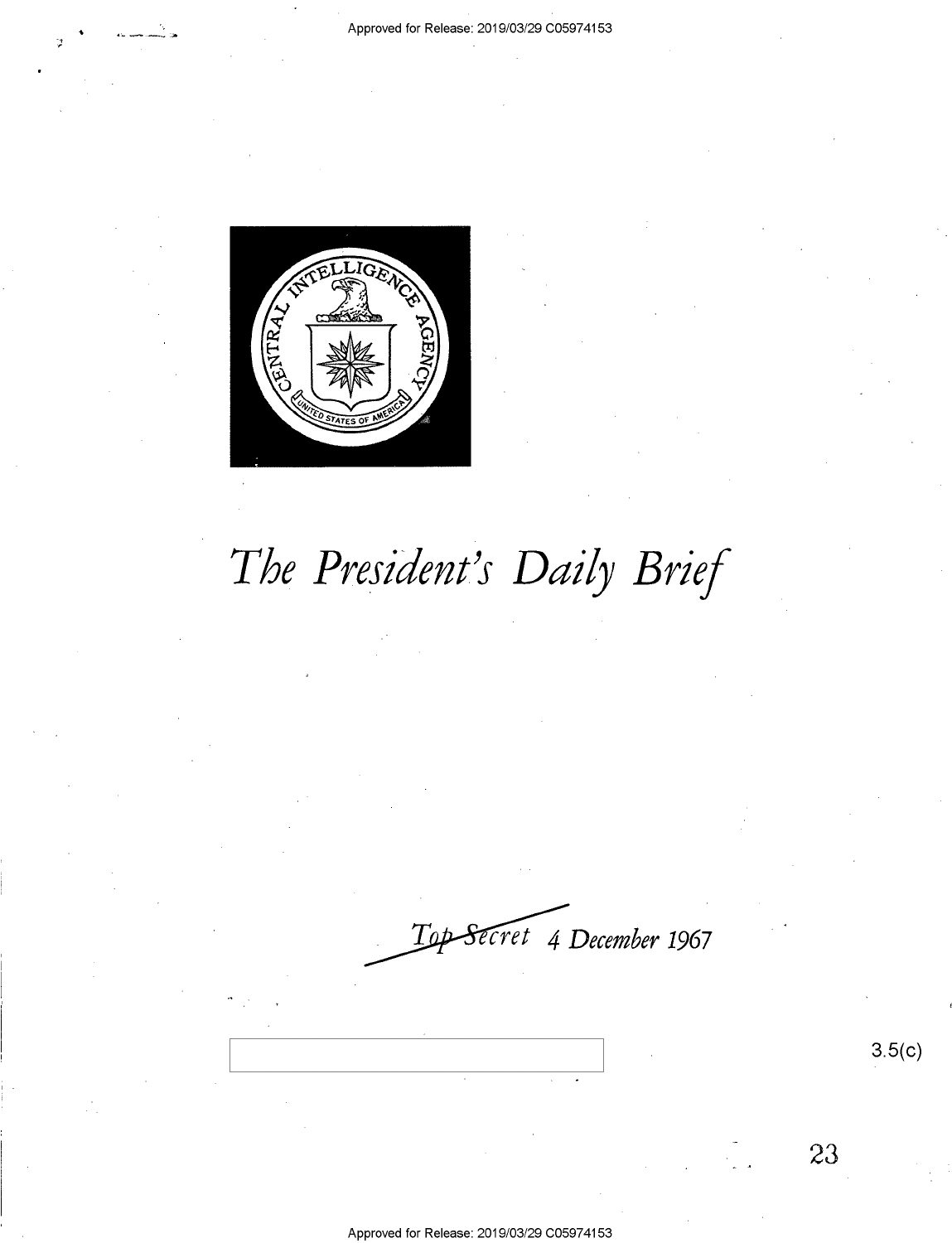OP SECRET

### DAILY BRIEF 4 DECEMBER 1967

1. Cyprus

Greece and Turkey have accepted the terms of U Thant's plea for peace and offer of the UN's good offices. As of 5:00 AM EST, however, there was no official word that Cyprus had ac $cepted, /$ 

 $\begin{array}{|c|c|c|}\n\hline\n\text{ } & \text{ } & \text{ } & \text{ } & \text{ } & \text{ } & \text{ } & \text{.} & \text{.} & \text{.} & \text{.} & \text{.} & \text{.} \end{array}$ end the crisis are now expected to shift to the UN.

### 2. South Vietnam

Saigon officials are considering resuming diplomatic relations with In-<br>donesia. The Indonesians have sug-The Indonesians have suggested the South Vietnamese open a consulate general's office in Djakarta. Some South Vietnamese want to hold out 3.3(h)(2) for a full embassy, but others, including Ky and Foreign Minister Do, appear willing to take what they can get.

### 3. Nigeria

The federal government now will be able to buy military equipment in Britain. London previously had restricted arms sales to the Nigerians.

3.3(h)(2)

The British, The British, The British, to sell the Nigerians "what they want." The federal government, wasting no time, has sent a representative off with a long military shopping list.

Most of the Katangese rebels who had fled to Rwanda have been repatriated to the Congo, where (so far) they have been treated decently. The white mercenaries, however, are still in Rwanda, where, to their immense irritation, they are being "processed" by representatives of the Organization of African Unity.

4. Congo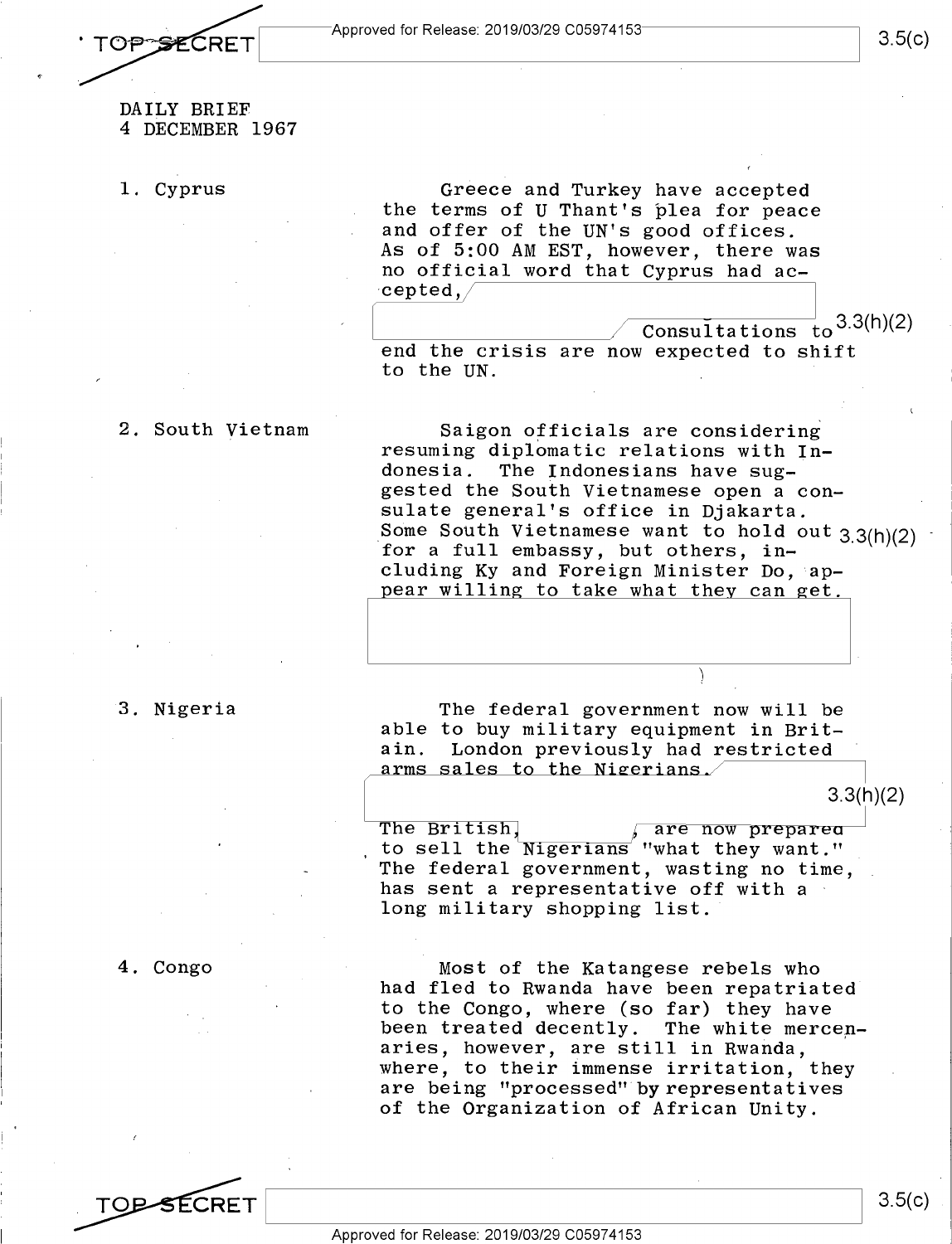### 5. Soviet Union



### 6. Communist China

7. Cambodia

TOP\_<del>S</del>ECRET

Clashes between rival Red Guard units continue to be reported from widely scattered parts of China. The key railroad to west China is still closed to through traffic because of<br>Red Guard activities. Many of the Red Guard activities. Guards are again using firearms as they did during the bloody summer months. Fighting, however, is still on a smaller scale than it was then.

Sihanouk has been saying that Sino-Cambodian relations are back on the track; now he has underlined this by accepting a new offer of Chinese military aid. The Chinese have been supplying Cambodia with arms since 1964, but this latest gesture is clearly a peace offering to smooth things over after Sihanouk's anti-Chinese outbursts ear-Peking's new aid will include ammunition and an unspecified number of patrol boats and reconnaissance planes.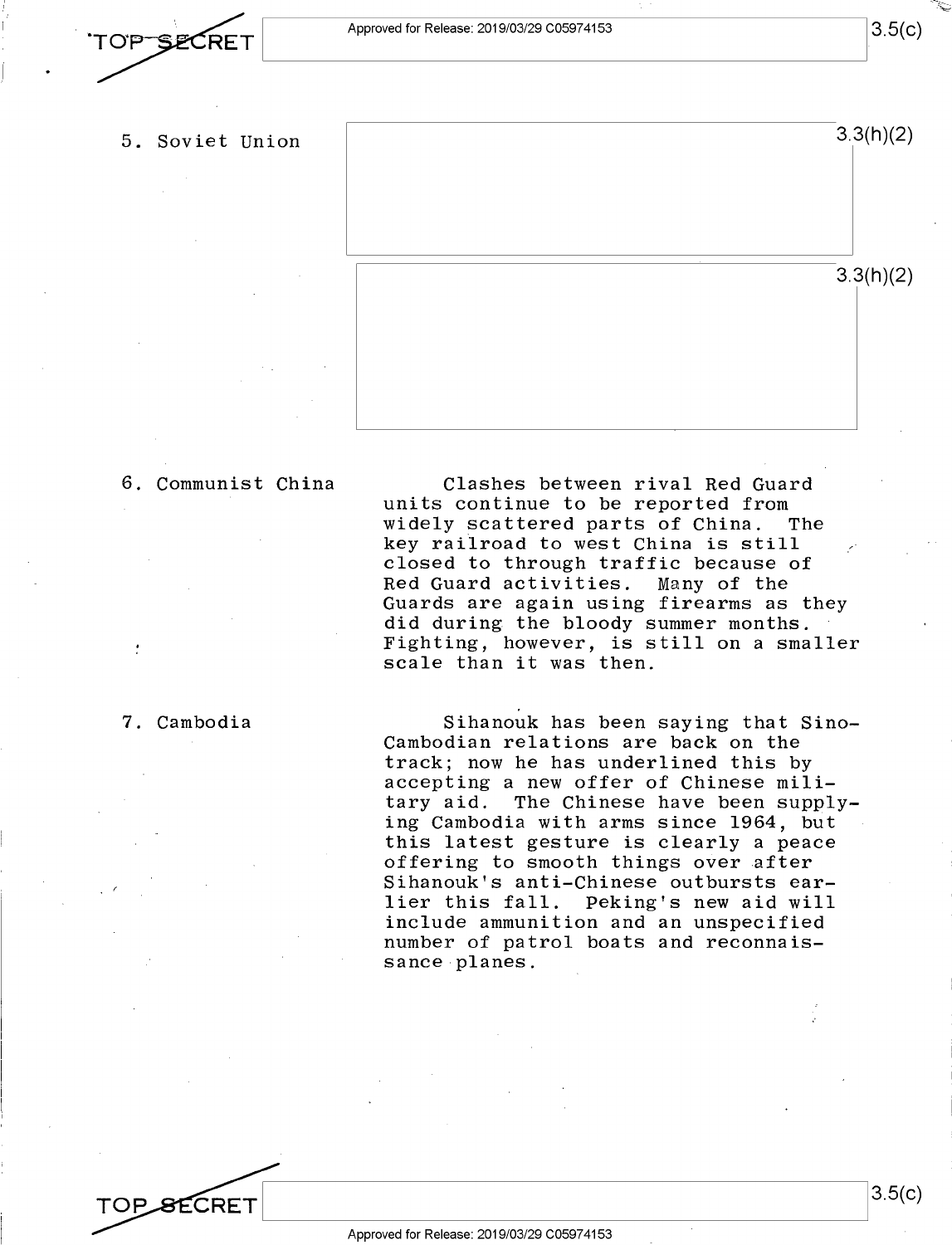-~

Top Secret

Approved for Release: 2019/03/29 C0597 4153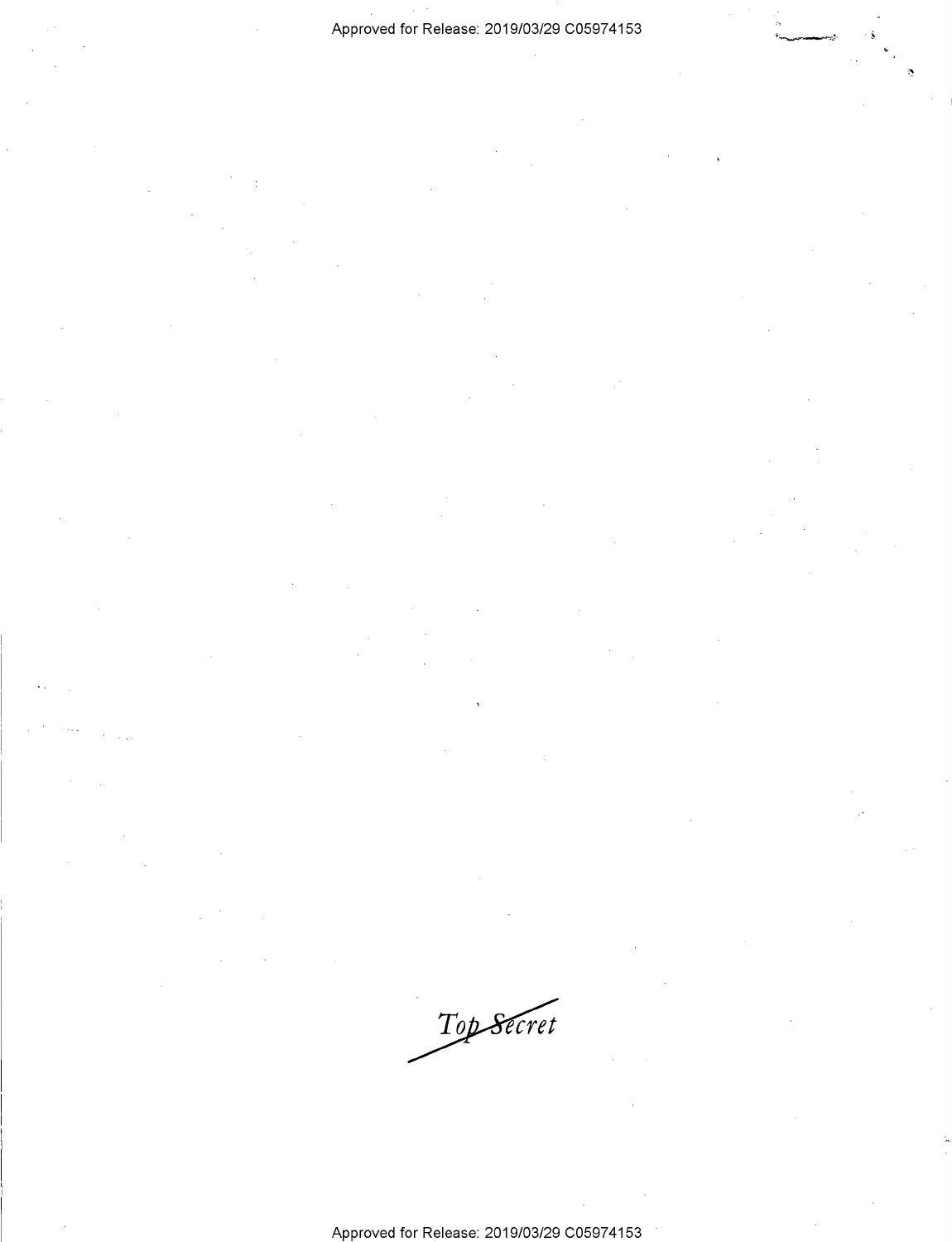$~\sim~$ 

**Top Secret** 



### *FOR THE PRESIDENT'S EYES ONLY*

## Special Daily Report on North Vietnam

**Top Secret** 16

 $3.5(c)$ 

**4 December 1967**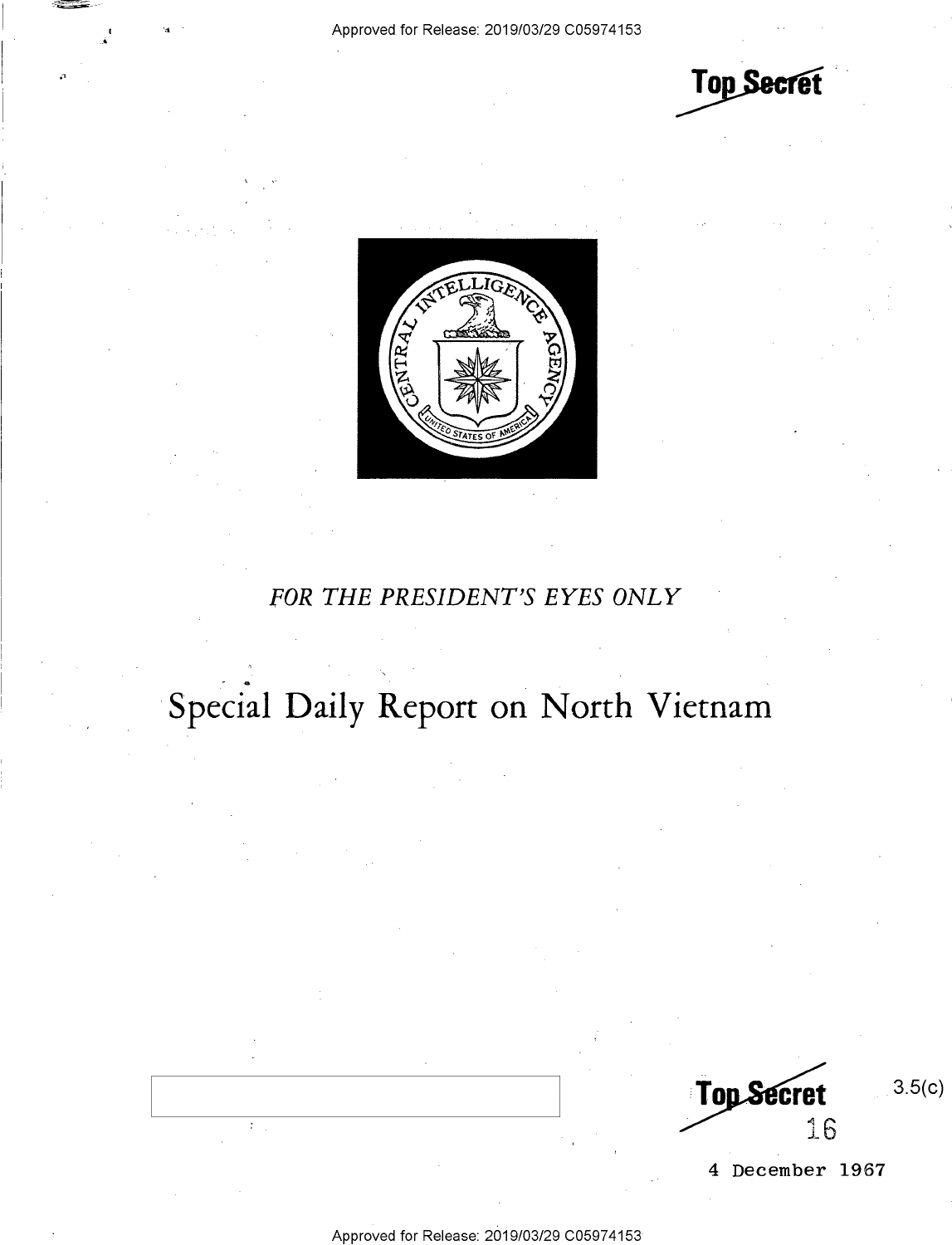3.3(h)(2)

TOP SEC

**RF** 

3.5(c)

3.3(h)(2)

3.3(h)(2)

Special Daily Report on North Vietnam for the President's Eyes Only

4 December 1967

#### I. NOTES ON THE SITUATION

Traffic Moves in Hanoi: Heavy traffic was moving on the principal rail and highway routes in the Hanoi area as of 1 December.  $\sqrt{ }$ 

Most of the trains and trucks he saw appeared to be heading toward Hanoi from the direction of China and from Haiphong. 3.3(h)(2)

we said the setting the source of the source of the source of the setting the setting the setting  $\frac{1}{2}$  both the setting  $\frac{1}{2}$ at full capacity Friday night.<br>| train and truck movement on both bridges had been heavy and continual during

the preceding week. At the Canal des Rapides cross-<br>ing.  $3.3(h)(2)$  ing,  $\frac{h^2(1-h)(1-h)}{h}$  an alternate rail and highway bridge was still out, but a pontoon bridge to the west of the main span was carrying additional truck traffic.

> Military truck convoys were reported moving from Haiphong to Hanoi on Route 5. Heavy traffic was also observed moving south on Route lA and moderate truck  $\begin{array}{cccc} \texttt{activity was evident on} \end{array}$  on Highway 3. No delays were noted. observations suggest that Hanoi is taking advantage of the poor flying weather over North Vietnam to replenish supplies consumed during the past six weeks of heavy bombing in the capital area.

> > \* \* \*

3.3(h)(2)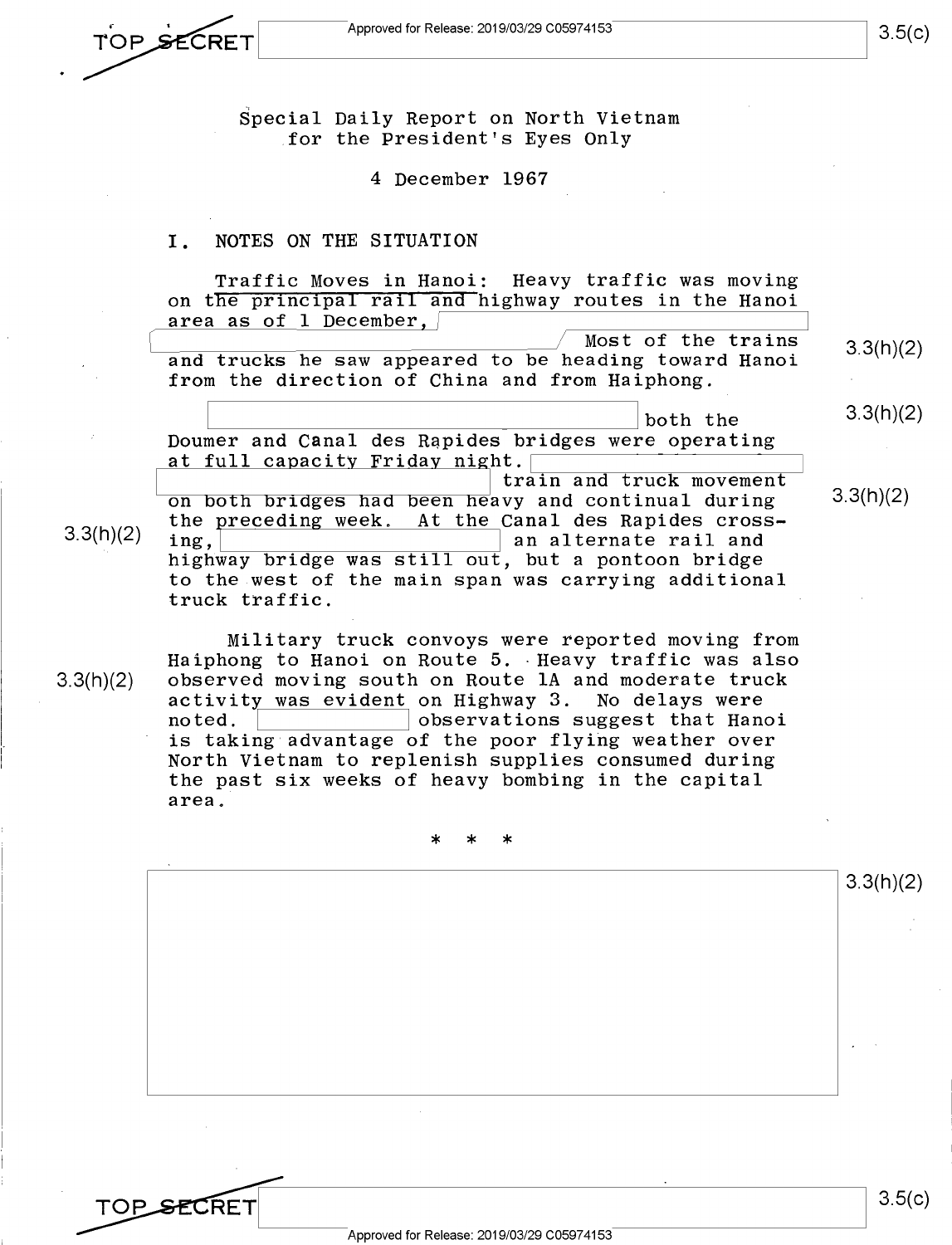| TOP SECRET | Approved for Release: 2019/03/29 C05974153 | 3.5(c)    |
|------------|--------------------------------------------|-----------|
|            |                                            | 3.3(h)(2) |
|            |                                            |           |
|            |                                            |           |
|            |                                            |           |
|            |                                            |           |
| $\sim$     | $\sim$                                     | 3.3(h)(2) |
|            |                                            |           |
|            |                                            |           |
|            |                                            |           |
|            |                                            |           |
|            |                                            | 3.3(h)(2) |
|            |                                            |           |
|            |                                            |           |
|            |                                            |           |
|            |                                            |           |
|            |                                            | 3.3(h)(2) |
|            |                                            |           |
|            |                                            |           |
|            |                                            |           |
|            | $-2-$                                      |           |
| TOP SECRET |                                            | 3.5(c)    |

 $\hat{\boldsymbol{\cdot}$ 

Approved for Release: 2019/03/29 C0597 4153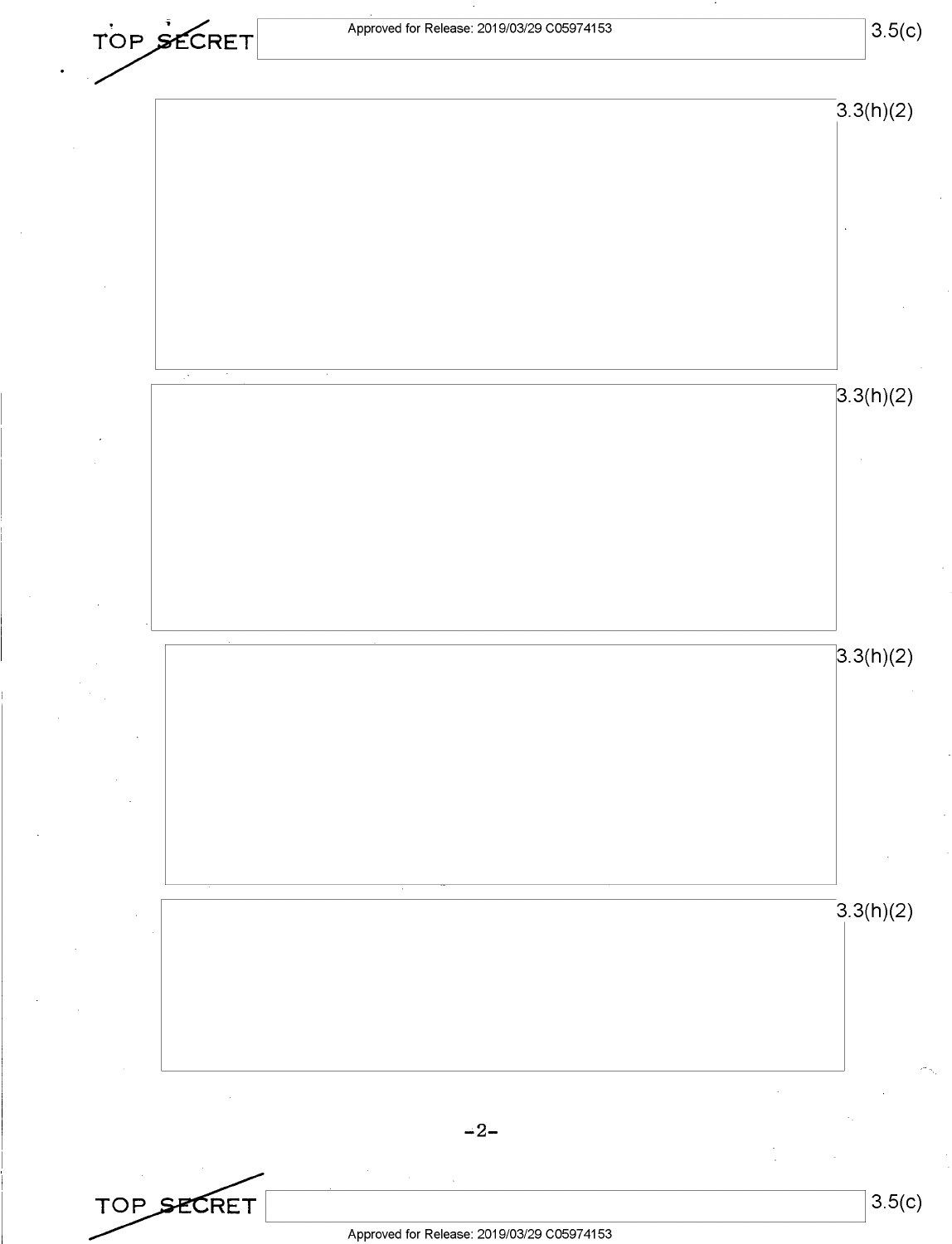**TO P & ECRET** Approved for Release: 2019/03/29 C05974153 *TOP SECRET* Approved for Release: 2019/03/29 C05974153 3.5(c)

3.3(h)(2)

3.3(h)(2)

## \* \* \*

Peking Protests Ship Incident: The Chinese Communist Foreign Ministry issued a statement Saturday protesting a 25 November US air attack on a Chinese freighter anchored at the North Vietnamese port of Hon Gai. Peking claimed the attack wounded eight Chinese crew members and seriously damaged the ship.

3.3(h)(2)

The Chinese protest went no further than Peking's standard anti-US rhetoric and its pledges of support for the "Vietnamese people."

## \* \* \*

3.3(h)(2)

-3-

TOPSECRET

3.5(c)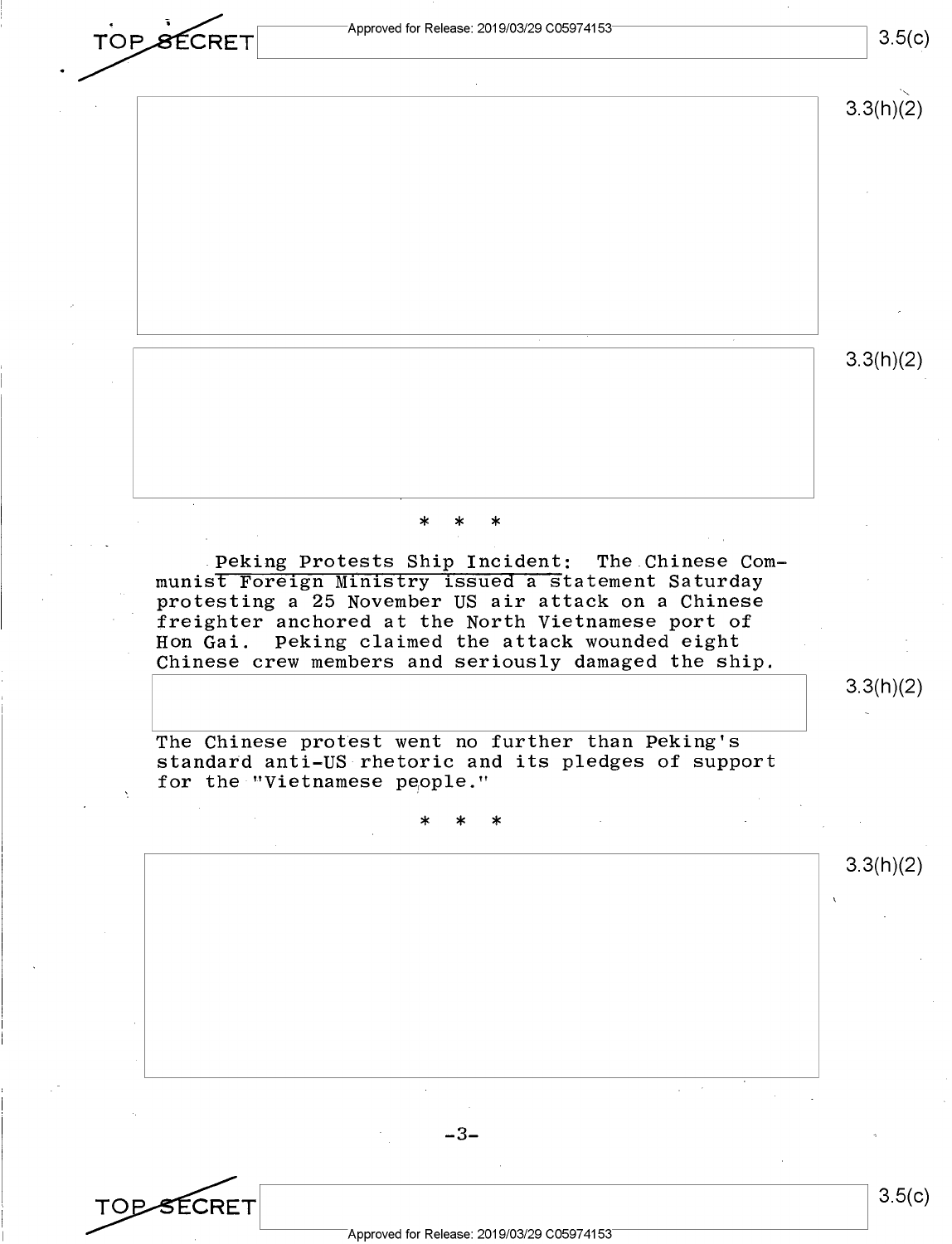

3.3(h)(2)

 $3.5(c)$ .

## \* \* \*

### II. NORTH VIETNAMESE REFLECTIONS OF US POLITICAL ATTITUDES ON THE WAR

.More on Secretary McNamara: The Viet Cong's Liberation Radio crowed on 30 November that "McNamara has been dismissed," and that this happened because the Communists have defeated "all the strategies and tactics of the most talented collaborator of Johnson." The commentary says that "now the war of aggression of the US imperialists is going to collapse completely." It reviews US progress in Vietnam since 1961 and says that it was "McNamara himself" who devised the strategies and tactics and guided their execution. The commentary concludes by asserting that "any talented man who dares shoulder the heavy load (McNamara) leaves behind, will surely face more bitter, stronger, and more ignominious defeats."